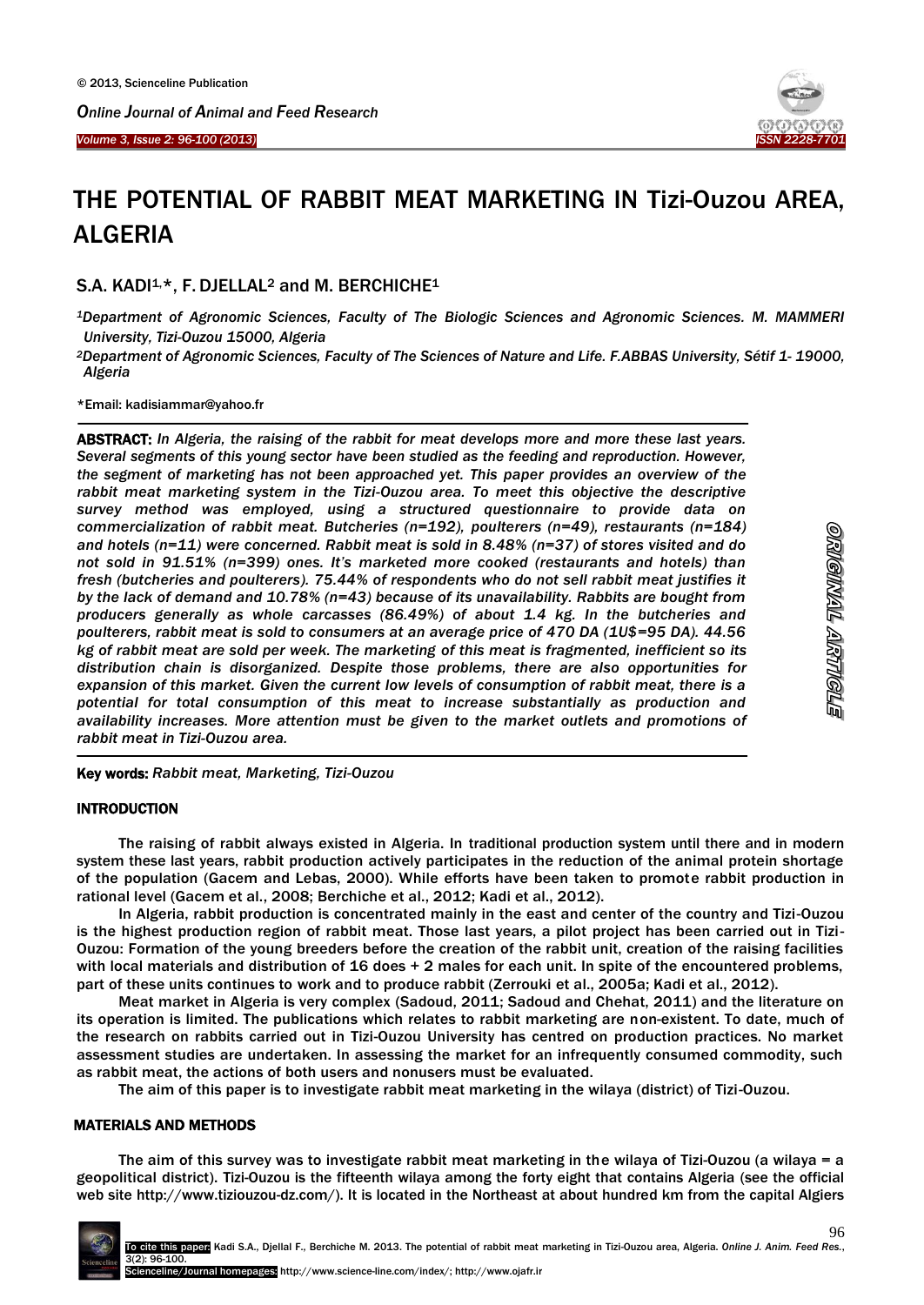(Figure 1). To meet this objective the descriptive survey method was employed, using a structured questionnaire to provide data on commercialization of rabbit meat. The questionnaires aimed the butcheries (n=192 representing 67.3% of the total of butcheries), poulterers (n=49 representing 30.6% of the total poulterers), restaurants (n=184 representing 43.4% of the total ones) and hotels (n=11 representing 25.5% of the total ones). The questions were about the presence mainly or not of this meat and in particular on the frequency of the demand by the clientele, the sources and places of provisioning, weight and price of the carcasses, profile of the consumers, quantities used during the week. The data obtained from the questionnaires were organised by coding the open-ended questions, in order to prepare them for data capturing.



#### Statistical analysis

All data were entered into a Microsoft Excel spreadsheet with, in lines, the different questionnaires and, in columns, the explanatory and explained variables represented by the different questions. The quantitative data were subjected to the 6.4 version of the STATBOX package for determining descriptive statistics (means, standard deviations, frequencies and percentages). The statistical significance level of differences between the dependent and independent variables were determined by Chi-square tests at P<0.05.

#### RESULTS AND DISCUSSION

#### Marketing of rabbit meat

According to the results, only 8.48% (n=37) of the respondents in the wilaya of Tizi-Ouzou market the rabbit meat (Table 1). The two most important markets for commercially produced rabbit are retail poulterers in metropolitan markets and restaurants often high-end ones. Rabbit's meat is mostly marketed cooked (restaurant and hotels) than fresh (Butcheries and Poulterers); because of its time consuming preparation which requires culinary skills. This situation is also observed in the wilayas of Constantine and Algiers by Gacem and Lebas (2000). So, there is a real challenge for food technologists, especially cooks, to put in point receipts incorporating the rabbit meat and fulfilling the requirements of the local consumers.

Fresh rabbit meat can also be sold directly to the consumer as it is the case in the rural areas. In these regions where the type of rabbit raising is traditional (Berchiche and Lebas, 1994), the primary objective for rabbit production is to provide a source of meat for the family (Djellal et al*.*, 2006). Only the surplus of rabbits is sold as meat for consumer or as breeding stock to neighbours, friends and local clients but rarely at the weekly markets.

A majority of respondents (75.44%) who do not sell rabbit meat justifies it by the lack of demand (Table 2). However, 10.78% (n=43) does not sell it because of its unavailability. Indeed, the lack of consumer acceptance of the product has little impact upon the market because rabbit production has not saturated the market. Current demand for rabbit meat exceeds supply, so consumer acceptance is not a problem.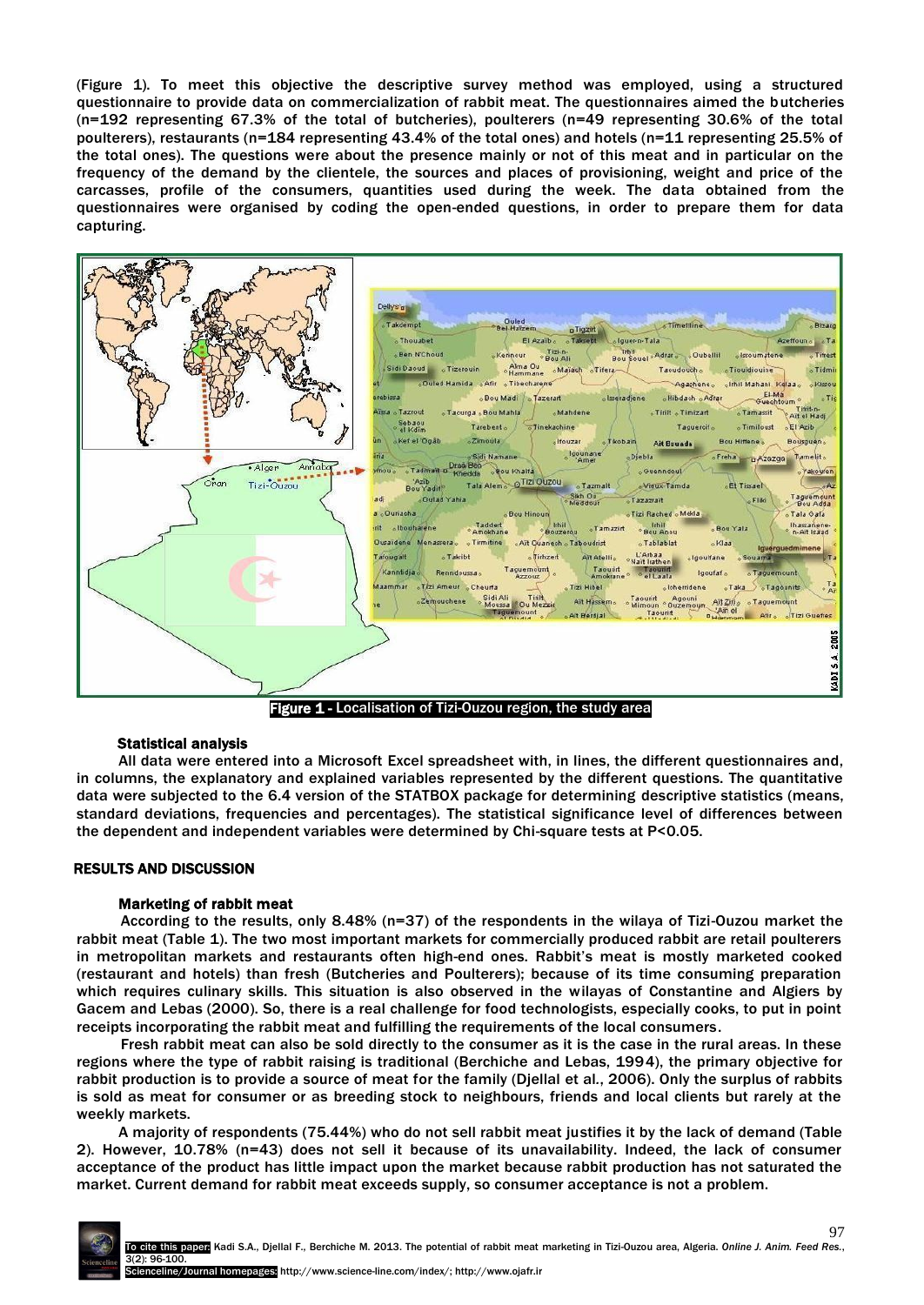| Table 1 - Marketing of rabbit's meat according to the type of store in the wilaya of Tizi-Ouzou |                                      |                                         |                                                 |                                                       |  |
|-------------------------------------------------------------------------------------------------|--------------------------------------|-----------------------------------------|-------------------------------------------------|-------------------------------------------------------|--|
| <b>Type of store</b>                                                                            | <b>Total number in</b><br>the region | <b>Number of stores</b><br>investigated | Sells the rabbit's meat<br>(number and percent) | Don't sells the rabbit's meat<br>(number and percent) |  |
| <b>Butcheries</b>                                                                               | 285                                  | 192                                     | 03(1.56%)                                       | 189 (98.44%)                                          |  |
| <b>Poulterers</b>                                                                               | 163                                  | 49                                      | 10(20.41%)                                      | 39 (79.59%)                                           |  |
| <b>Restaurants</b>                                                                              | 423                                  | 184                                     | 20 (10.86%)                                     | 164 (89.13%)                                          |  |
| <b>Hotels</b>                                                                                   | 43                                   | 11                                      | 04 (36.36%)                                     | 7 (63.64%)                                            |  |
| <b>Total</b>                                                                                    | 914                                  | 436                                     | 37 (8.48%)                                      | 399 (91.51%)                                          |  |
|                                                                                                 |                                      |                                         |                                                 |                                                       |  |

Moreover, contrary to the generally accepted ideas, on the level of the area of study, people having negative attitude to rabbit meat or refuse consumption for emotional reasons is weak (Kadi, 2007). In addition, there are no religious apprehensions since Islam (principal religion in the area) does not prohibit the consumption of the rabbit meat. However, motivations for no consuming this meat are globally the same than that reported by several authors in different regions through the world (Hui and McLean-Meyinsse, 1996; McLean-Meyinsse, 2000; Hoffman et al., 2004; Olivares et al., 2004; Hoffman et al., 2005).

| Table 2 - Reasons for which the rabbit meat is not sold |                              |                |  |  |
|---------------------------------------------------------|------------------------------|----------------|--|--|
| <b>Reasons evoked</b>                                   | <b>Number of respondents</b> | Proportion (%) |  |  |
| Not asked for by the customers                          | 301                          | 75.44          |  |  |
| <b>Traditions</b>                                       | 20                           | 5.01           |  |  |
| <b>Expensive</b>                                        | 18                           | 4.51           |  |  |
| Unavailable                                             | 43                           | 10.78          |  |  |
| It resembles to the cat                                 | $\mathbf{2}$                 | 0.50           |  |  |
| <b>Without idea</b>                                     | 15                           | 3.76           |  |  |

#### Format of rabbit meat and source of provisioning

Rabbits are marketed live or killed to Butcheries, Poulterers and restaurants (Table 3). They are bought from producers generally as whole carcasses (86.49%) of about 1.4±0.5 kg. Whole carcasses include head, thoracic content (heart, lungs...), liver, kidneys and extremities of the legs and the corresponding skin. The offals are thrown. The weight of carcasses (1.4±0.5 kg) seems interesting compared to the modest growth performances of this population (Kadi and Berchiche, 2002). For indication, on the level of French market, the average carcass weighs 1.4 kg (Lebas, 2003).

| Table 3 - State of rabbits to the purchase |                              |                       |  |
|--------------------------------------------|------------------------------|-----------------------|--|
| <b>Reasons evoked</b>                      | <b>Number of respondents</b> | <b>Proportion (%)</b> |  |
| <b>Alive</b>                               | 5                            | 13.51                 |  |
| Slaughtered                                | 32                           | 86.49                 |  |

There is no slaughter-house specialized in the slaughtering of rabbits in the area of study. The rabbits are slaughtered by cutting the jugular vein with a sharp knife and stripped into the rabbiteries. Present country laws do not require veterinary inspection of rabbit processing or of rabbit meat before it can be sold in retail outlets. So, the rabbit producer is responsible for ensuring that the rabbit meat sold is wholesome and properly handled prior to delivery. As well as the butchers and Poulterers, the restorers and hotels are in majority (78.38%) supplied on rabbit's meat directly by the producers (Table 4). Only 8.11% of the respondents buy their merchandise outside of the wilaya.

| Table 4 - State of rabbits to the purchase |                              |                |  |
|--------------------------------------------|------------------------------|----------------|--|
| <b>Reasons evoked</b>                      | <b>Number of respondents</b> | Proportion (%) |  |
| <b>Breeders</b>                            | 29                           | 78.38          |  |
| <b>Butcheries</b>                          |                              | 10.81          |  |
| <b>Weekly Market</b>                       | 2                            | 5.41           |  |
| <b>Other</b>                               | $\mathbf{2}$                 | 5.41           |  |

### Price and availability of rabbit meat

In the Butcheries and Poulterers, the average market value of this rabbit meat is  $470 \pm 62$  DA per kg. In the wilaya of Constantine and Algiers, the prices seem more acceptable: 360 to 380 DA per kg (Gacem and Lebas, 2000). Since the realization of this study, the prices increased considerably (700 DA) because of the increase of the prices of the raw materials on the world market and that constitute the feed of the rabbits.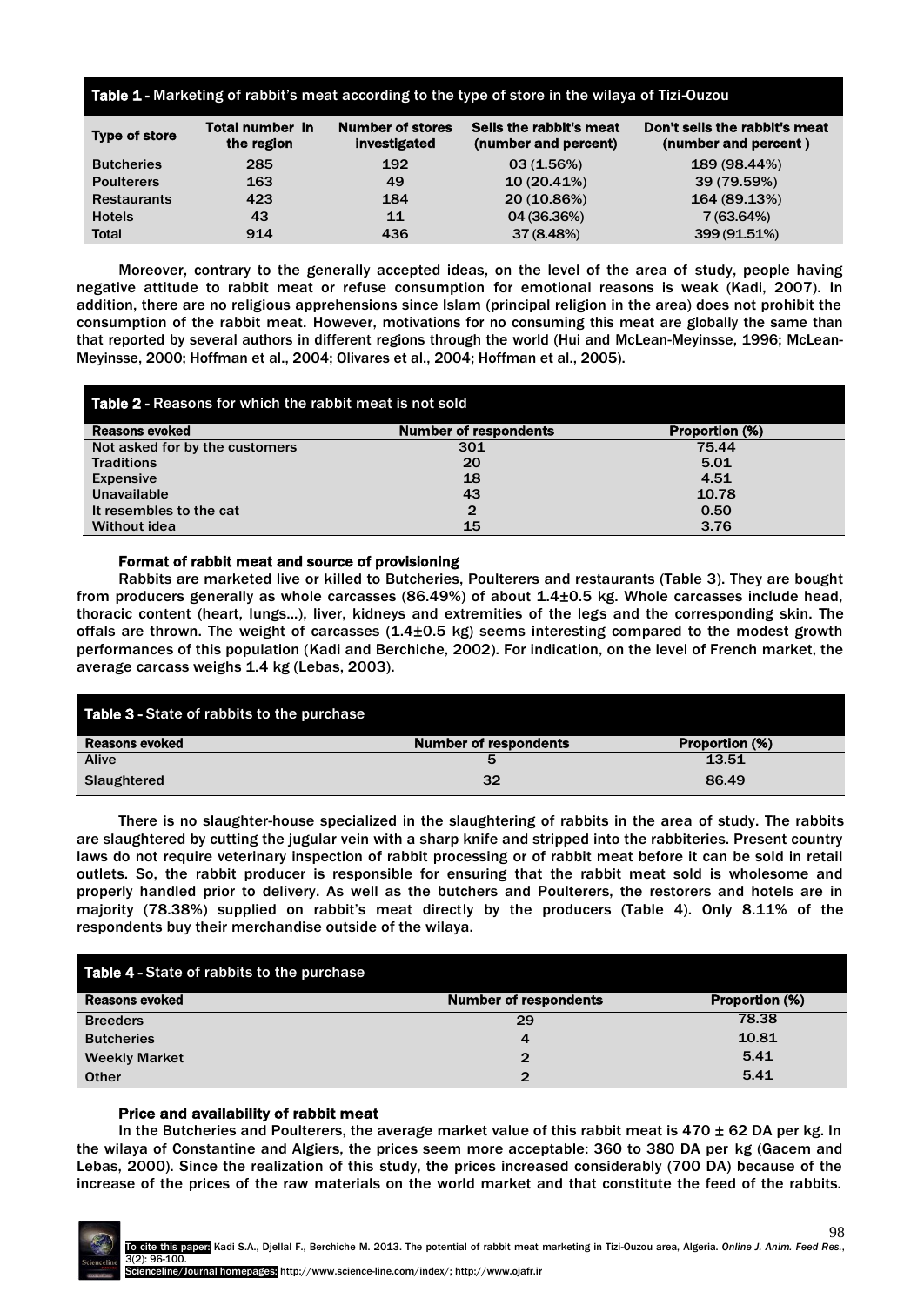Chicken usually costs less than DA 300 per kg. This is not exclusive to Algeria. Dalle Zotte (2002) argues that in developed countries the production costs for rabbits are twice as high as for chicken broilers. This implies that rabbit meat consequently becomes more expensive than other white meats and thus its consumption is automatically decreased especially at level of low-income families which are the most numerous in the Tizi-Ouzou area.

However, the most frequent problem is the lack of rabbit meat in the Butcheries and Poulterers, so urban citizens, liking rabbit meat can buy it only in few stores at the level of the urban center of the city of Tizi-Ouzou, often far from several kilometres of the dwelling place. The main problem in rational raising of rabbits in Algeria is that commercial feeds are very expensive. This is, in part, because many of their main ingredients as soybean meal, dehydrated alfalfa, corn and other micro ingredients, are imported from overseas. Dehydrated alfalfa and soybean meal often comprise 30 to 40% and 10 to 20%, respectively of the feed ration for rabbits.

In addition to higher cost of production, due to the lack of access to important inputs and services, smallholders tend to have lower productivity. According to Zerrouki et al. (2005a), the numerical productivity recorded in this region is about 25 to 30 rabbits weaned/female/year. For the same population and in the experimental farm, Zerrouki et al. (2005b) got slightly better performances but confirms the limits of this genotype.

Lack of technical know-how is the other reason which decreases the productivity. Many rabbit's raisers do not control the techniques of raising especially the reproduction. The majority of breeders have limited education, which limits their capacity to adopt new methods.

#### Relation between type of store and independent variables

Source of approvisionning, education level of customers and quantities of rabbit meat sold per week are not related to the type of store (Table 5). Whereas, was observed the difference (P<0.05) between the type of establishment and the fidelity of the customers. These are the poulterers and butchers who receive the same rabbit meat purchasers.

| <b>Table 5 - Relation between the type of store and the independent variables</b> |                      |  |
|-----------------------------------------------------------------------------------|----------------------|--|
| <b>Criteria</b>                                                                   | <b>Signification</b> |  |
| Type of store / Source of approvisionning                                         | ns                   |  |
| Type of store / faithful or varied customers                                      | $\star$              |  |
| Type of store / Education level of customers                                      | ns                   |  |
| Type of store / quantities of rabbit meat sold per week                           | ns                   |  |
| * P<0.05; ns: non significant                                                     |                      |  |

Globally, 10.51±5.9 kg of rabbit meat is sold per store per week, whereas the total quantities sold is 44.56 kg per week (Table 6) or an average of 32 carcasses per/week. Per type of store, butchers are the ones who sold the great quantities, this although they are not numerous (only 3).

| Table 6 - Quantities of rabbit meat sold per week |                                     |  |
|---------------------------------------------------|-------------------------------------|--|
| <b>Type of store</b>                              | <b>Quantities sold</b><br>(kg/week) |  |
| <b>Butcheries</b>                                 | 13.66                               |  |
| <b>Poulterers</b>                                 | 11.3                                |  |
| <b>Restaurants</b>                                | 9.8                                 |  |
| <b>Hotels</b>                                     | 9.8                                 |  |
| <b>Total</b>                                      | 44.56                               |  |

#### **CONCLUSION**

The study indicates that there already exists a small market for rabbit in the wilaya of Tizi-Ouzou. Based on the analysis presented earlier, it appears that there are significant deficiencies in this marketing system. It is fragmented, inefficient so the distribution chain of this meat is disorganized. This inefficient marketing system has resulted in higher costs and low availability of rabbit meat, but with a possibility for expansion through appropriate promotion. Despite those problems, there are also opportunities for expansion of this market. Given the current low levels of consumption of rabbit meat, there is potential for total consumption of this meat to increase substantially as production and availability increases.

The ultimate objective is to educate the public about the high nutritional quality of rabbit meat. Also, in this region the Rabbit seem to be the meat of the restaurant as encountered in some Mediterranean countries like Malta, Italy or Spain.